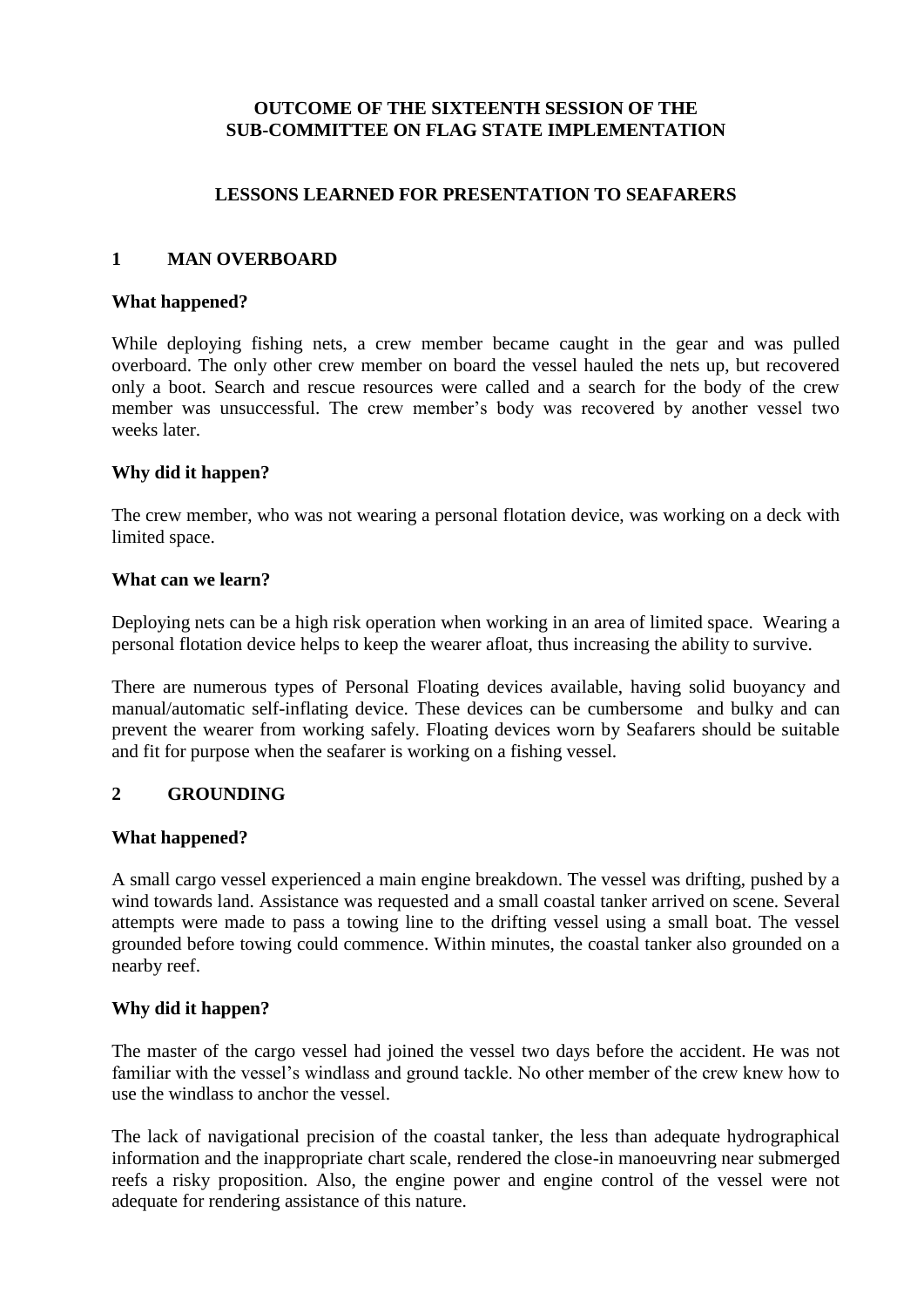The master and crew should know how to operate and make use of the windlass and ground tackle. Assisting a vessel in distress is another emergency scenario that should be planned for under section 8 of the ISM Code.

Pre-approved tug and salvage arrangements should be negotiated between the state and private industry to ensure that adequate tug assistance is available in the event of an emergency.

### **3 GROUNDING**

### **What happened?**

A small general cargo ship ran aground after it dragged anchor during the passage of a typhoon.

### **Why did it happen?**

The master did not plan well for the anchorage position.

The starboard anchor was difficult to recover and was therefore not used.

Insufficient anchor chain scope put out at initial anchoring.

Crew not trained or briefed adequately prior to or during incident.

#### **What can we learn?**

Masters should plan adequately for every situation. Passage planning should include all available information and any restrictions. All crew members should be trained and informed during any voyage or incident to ensure that they react correctly.

### **4 GROUNDING**

### **What happened?**

A small general cargo vessel ran aground whilst seeking a sheltered anchorage in bad weather.

### **Why did it happen?**

There was not an adequate or detailed passage plan (or equipment) for getting to the anchorage even though the possible need to use it had been identified.

Failure of BRM in that the master did not know accurately where the vessel was as he approached a shoal area.

### **What can we learn?**

Masters should plan adequately for every situation. Passage planning should include all available information, equipment and any restrictions. BRM should be practised to reduce the risk of grounding particularly in unfamiliar areas or circumstances.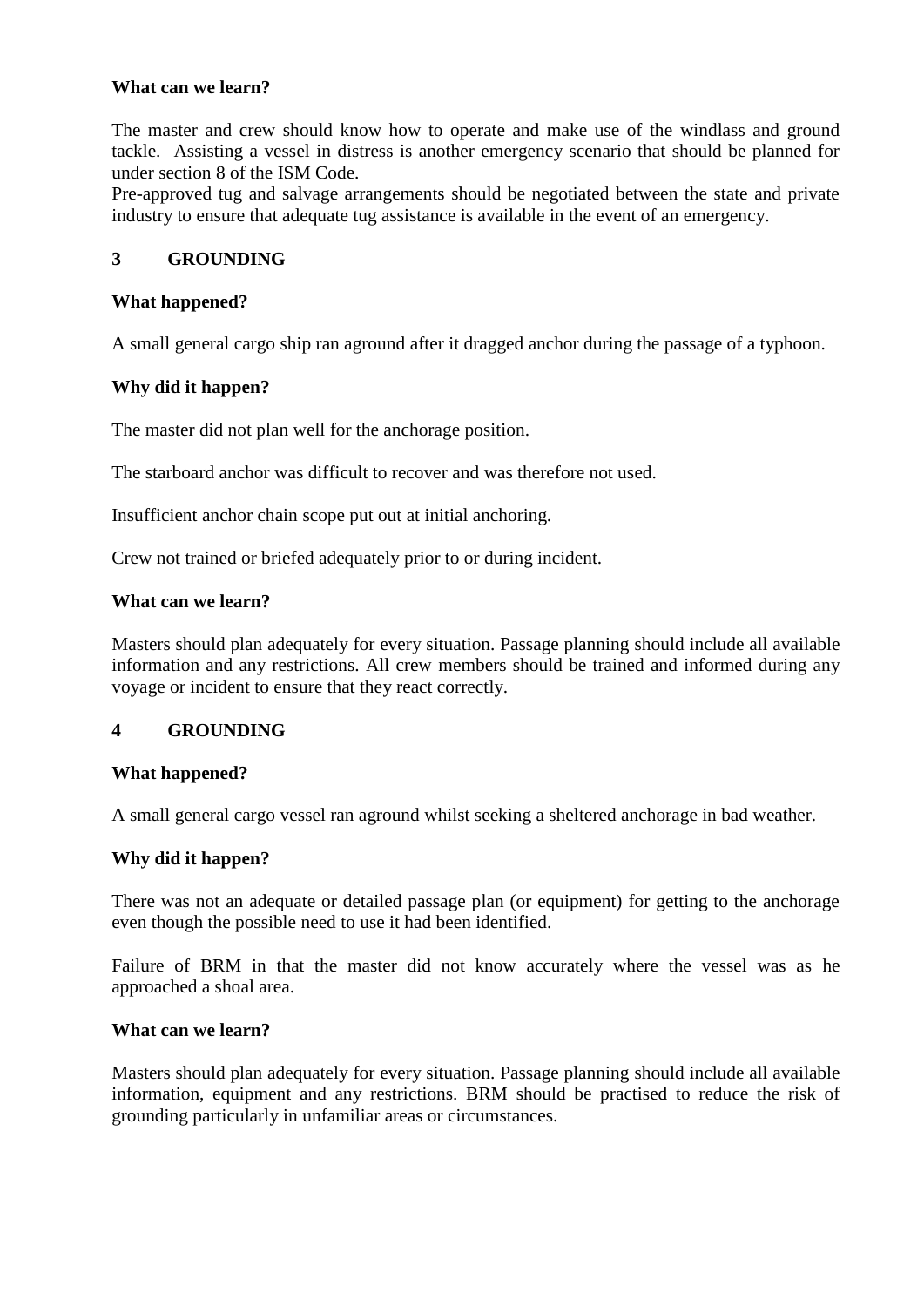## **5 GROUNDING**

## **What happened?**

The general cargo ship left port with a pilot on board. When the pilot left, some distance before the pilot boarding area, he gave instructions on changing course when passing the entrance buoy. The master, who was alone on the bridge with the helmsman, since the second officer accompanied the pilot to deck, misunderstood the situation and changed course too early and the ship grounded.

After pumping out some ballast water, the ship was afloat at the following high water. After hull examination, she was allowed to continue the journey.

## **Why did it happen?**

- No passage plan was made on board for the pilotage phase of the voyage.
- The bridge team was not complete since as the second officer left the bridge to accompany the pilot to deck. Consequently there was no navigator available to check positions and assist the captain.
- The pilot left the ship before he was ensured that the pilot passage was safely completed.
- The pilot did not ensure that the captain fully understood the instructions given.
- The scale difference between the chart and the chart insert may have confused the master in differing the entrance buoy from no.1 buoy. This may have led to the premature course change.
- The scale of the chart was inappropriate, as it did not show the approach in detail.

### **What can we learn?**

Routines and regulations should be followed. In this case, a complete passage plan or adequate manning on bridge could have prevented the grounding.

Missions should be completed. If the pilot had stayed through the pilotage passage, the grounding is not likely to have happened.

Tools (in this case the chart) should be designed for the user.

### **6 GROUNDING**

### **What happened?**

A ship went up a river on high water. According to the pilot, charts and tide-tables there was a clearance of 0.25m under keel, which was allowed and acceptable according to port restrictions. Still, the ship grounded. The next high water, the ship was afloat and continued the journey, but grounded once again. With assistance of tug boat, the ship eventually continued the journey. Some damage made it necessary torenew some steel in the bottom.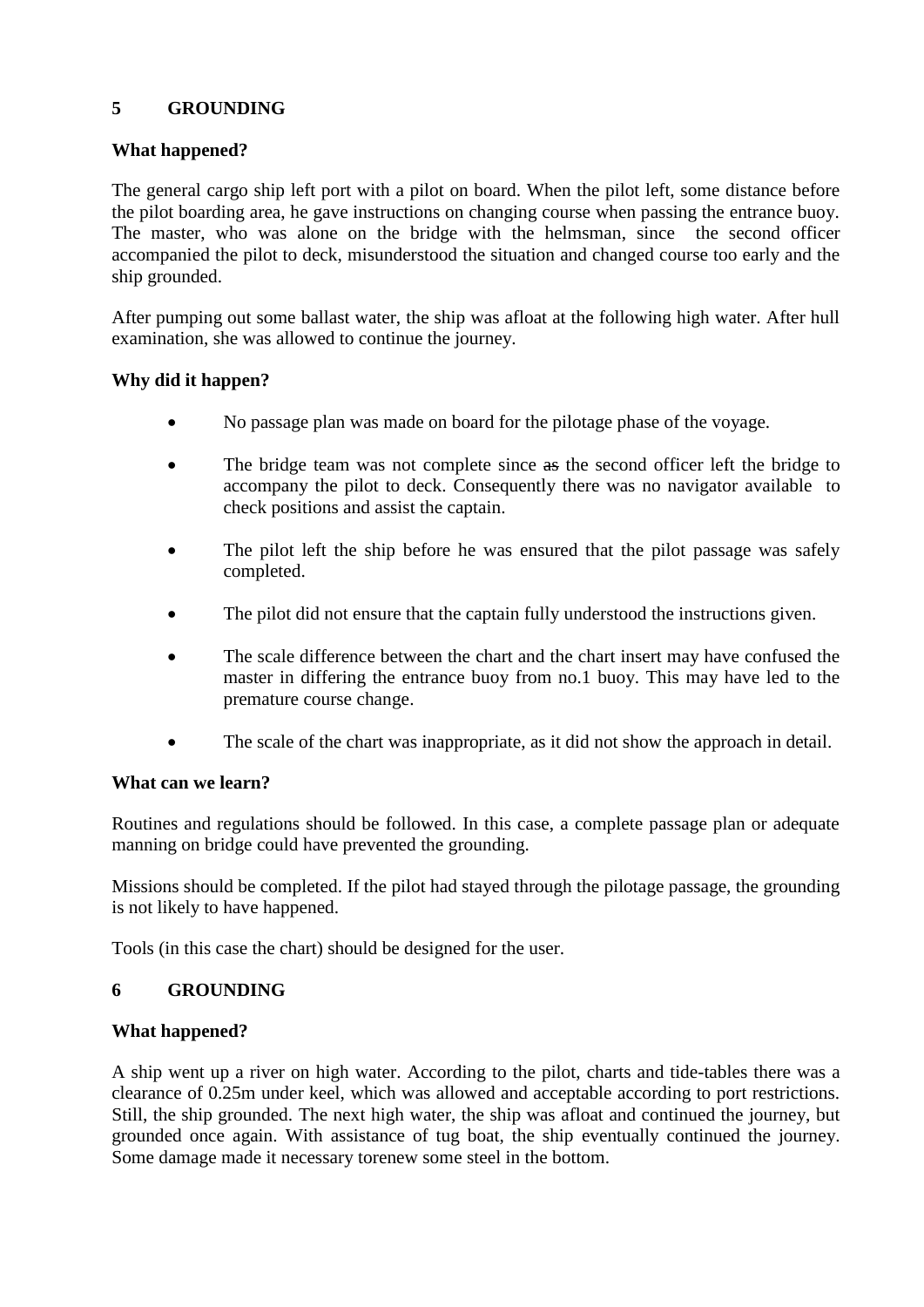## **Why did it happen?**

Clearance under bottom of 0.25m is a very small margin.

On board they expected the chart datum being the vertical reference. The tide-table used, however, had another vertical reference than the chart datum.

It cannot be excluded that some meteorological factors had an influence on the water level.

### **What can we learn?**

Restrictions, as in these case port restrictions, should not be at the lowest possible margin.

Tide-tables can have different vertical references.

Meteorological factors may have a negative influence on tide.

The importance of adequate and reliable tools cannot be underestimated. Data in charts and tables should be presented and related to in the same way whoever presents the information, thus risk of misunderstanding data can be reduced.

## **7 GROUNDING**

### **What happened?**

The large ship approached the port without large scale charts. The planned route to the pilot boarding area was departed to make a short-cut to reach the berth as early as possible as the agent has urged the ship to arrive. The master received the new route by the pilot station via VHF.

The ship grounded and was not afloat until almost four weeks later. It had sustained considerable damage on the bottom.

## **Why did it happen?**

Company"s SMS was violated since the ship approached without a pilot or large scale chart.

The BRM was not effective. Another deck officer could have assisted by checking incoming information and watching instruments like the echo-sounder.

The information from the pilot-station was not reliable.

### **What can we learn?**

Information, as in this case from the pilot-station, should not be relied upon unless confirmed being reliable.

One should not make deviations unless it is necessary and confirmed safe.

Procedures and instructions must be followed.

Short cuts taken in an attempt to save time and money may reduce safety margins and create unsafe situations.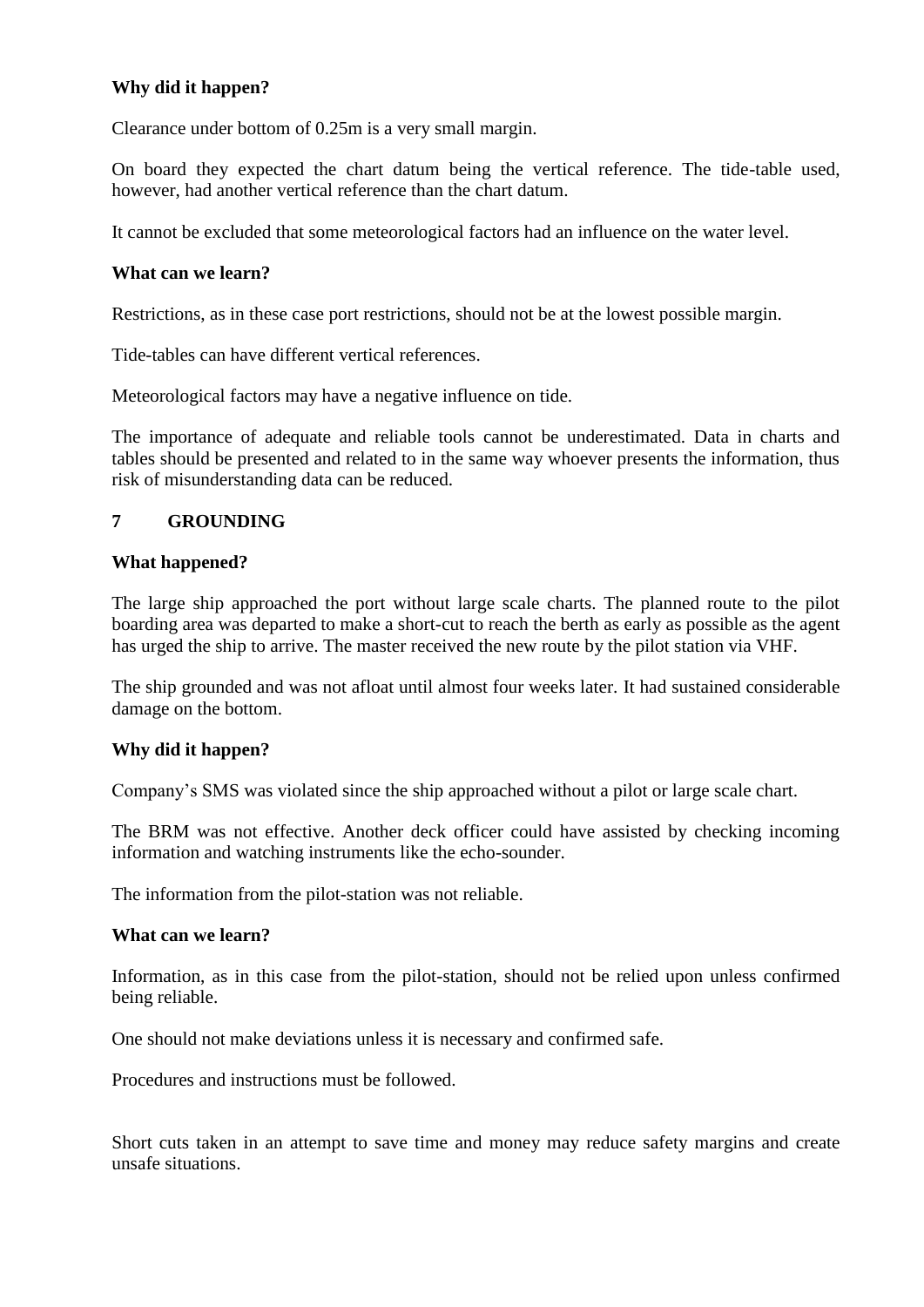## **8 NEAR MISS GROUNDING**

### **What happened?**

A ship nearly ran aground when it was being navigated in pilotage waters with its auto-pilot in "automatic track keeping mode". The ship was equipped with a sophisticated integrated bridge system which allowed the auto-pilot to make course alterations at programmed way-points. The system failed to initiate a course change, and when the ship was very close to running aground, the master engaged manual steering and turned the ship sharply to avert the grounding.

### **Why did it happen?**

- A sensor failure or error led to the auto-pilot system reverting to another mode of operation.
- The master and chief officer on the bridge were over-reliant on the integrated bridge system and were not adequately monitoring the vessel"s progress during the pilotage.
- Both the chief officer and the master lacked appropriate knowledge of the capabilities and limitations of the vessel"s auto-piloting system.
- There had been past incidents where the system had failed and procedures had not been appropriately changed as a result.

### **What can we learn?**

There is a tendency for crew to become too reliant on sophisticated navigational systems, and this must be countered by the appropriate management of bridge resources, a thorough assessment of the risks of the passage (particularly in pilotage waters), contingency plans for when the system fails and good navigational watch keeping practices at all times.

## **9 COLLISION**

### **What happened?**

A double hull crude oil carrier was NE bound in a busy traffic area. At the same time a bulk carrier was proceeding on a SW"erly course to enter the traffic lane. It was early morning. The weather was fine with a light breeze, slight sea, good visibility. The tanker saw the bulk carrier on her starboard bow. Although the bulk carrier was crossing the bow of the tanker, the officer on watch of the tanker predicted, relying on the radar information that it would pass clear on the starboard side. Both ships were following each other"s movements, but none of the ships made any evasive action until last moment. There were no acknowledged visual or audible communications between the vessels. They collided at about 06:55 hours. Although there were no injuries and no pollution, structural damage occurred on both ships.

## **Why did it happen?**

The tanker's officer on watch relied on radar information to conclude that the bulk carrier would safely pass from starboard side. He apparently did not assume that the bulk carrier would cross his bow. The bulk carrier attempted to cross the bow of the tanker from close distance. The officer on watch was apparently relying that he had right of way but the alteration of course (more to starboard) by bulk carrier was not large enough to be easily recognized by the tanker.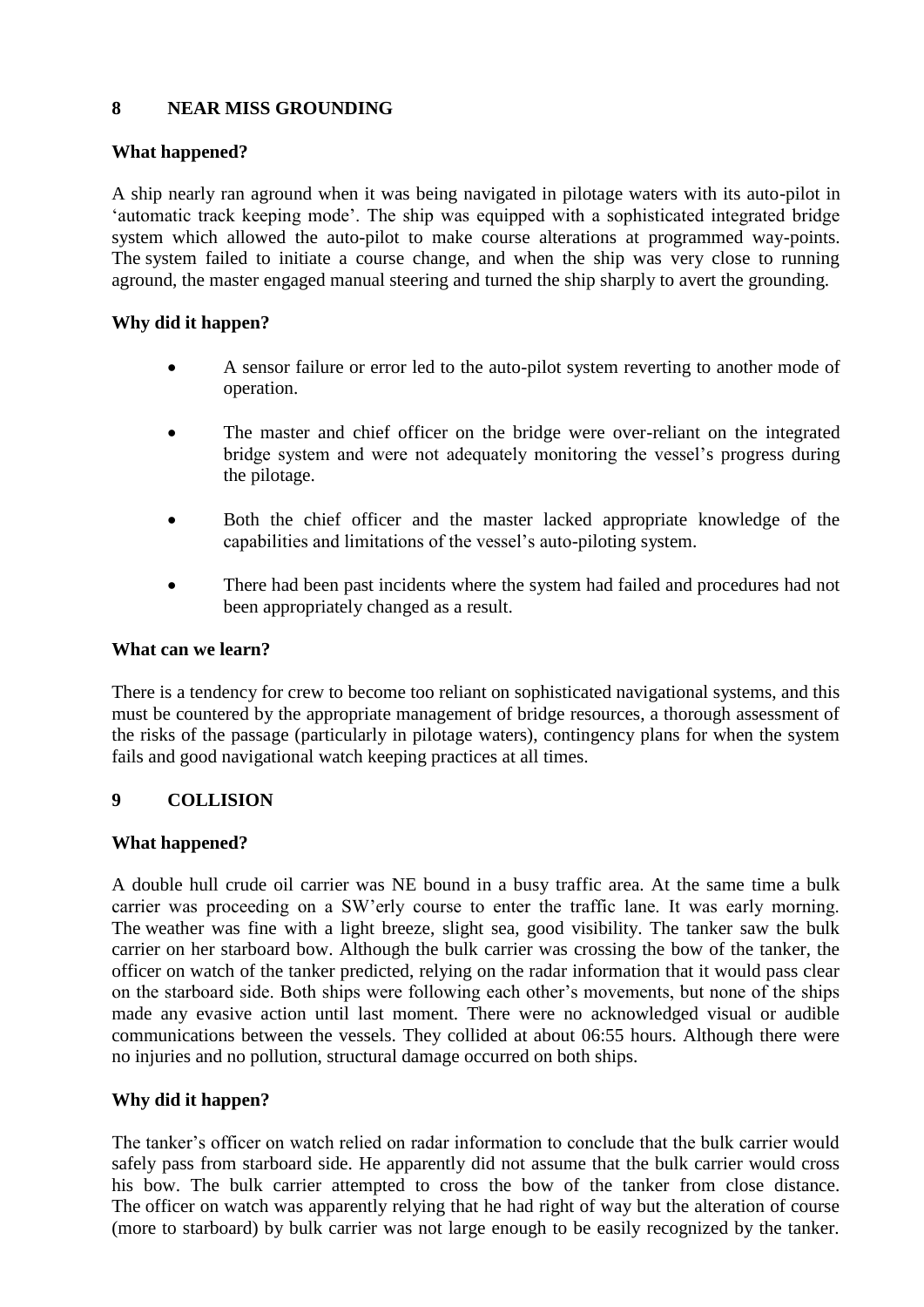The tanker was not sure of the intention of the bulk carrier, but still none of the ships made any action to avoid collision until last moment. In the last moment, the tanker made a hard turn to port, which actually resulted in the collision.

### **What can we learn?**

Both vessels could have applied the COLREGs better. In this case, the best solution would have been for the vessels involved to take avoiding action in good time, such that their actions were readily apparent to the other vessel.

Notwithstanding the narrow crossing angle, one vessel considered itself to be the stand-on vessel. However, it made no attempt to establish the intentions of the other vessel, or to indicate concern about the other vessel's apparent lack of action. Where doubt exists, Rule 17 allows for the standon vessel to take action to avoid a collision – such action would have been appropriate here.

## **10 COLLISION**

### **What happened?**

A ro-ro passenger vessel was en route with about 90 passengers on board. The weather was calm with intermittent fog. At about 04:30 hours in the morning, a dry cargo vessel approached from port side and crossed the bow of the ro-ro ship from a close distance. Both ships tracked each other with radar. There was no visual sight as visibility was down to about 0,1 M. Right after crossing the bows, the dry cargo vessel made a violent turn to her starboard and collided with the ro-ro ship. The stem of the dry cargo vessel penetrated the plating of the ro-ro ship and tore a hole in the cargo deck space and engine rooms.

Water poured into the engine rooms of the ro-ro ship and since many watertight doors were open, large parts of the engine area were filled with water. Her power supply and propulsion machinery were put out of action. Passengers and the majority of the crew abandoned the ship by master's orders.

The ro-ro ship was towed into the port. She continued taking in water and was hardly saved from capsizing and sinking with extensive work, which took several days. The ro-ro ship sustained extensive damage resulting both from the collision and the flooding afterwards. There were no injuries and no long-term or permanent pollution. All her cargo was saved.

The dry cargo vessel was able to continue her voyage with a fairly small leak in the stem. She had comparatively minor damage.

## **Why did it happen?**

Although there was fog, none of the ships took steps to avoid development of a close quarters situation in time. The master of the dry cargo vessel misjudged the ro-ro ship"s position, course and speed and changed course far too late. Actually this change resulted in the collision. Nothing would have happened if he simply kept his course and speed. The officer on watch of the ro-ro ship apparently did not assume that the dry cargo vessel would make the turn. He was apparently relying that he had right of way and therefore did not feel the need to keep well clear. Moreover, the officer on watch of the ro-ro ship was grown used to accepting meetings in close quarters situations. It is found that he did not receive special instructions regarding minimum distances allowed. By neglecting to avoid a close quarters situation, the officer on watch faced a situation from which he could not escape by his own action when the dry cargo vessel made the unexpected manoeuvre.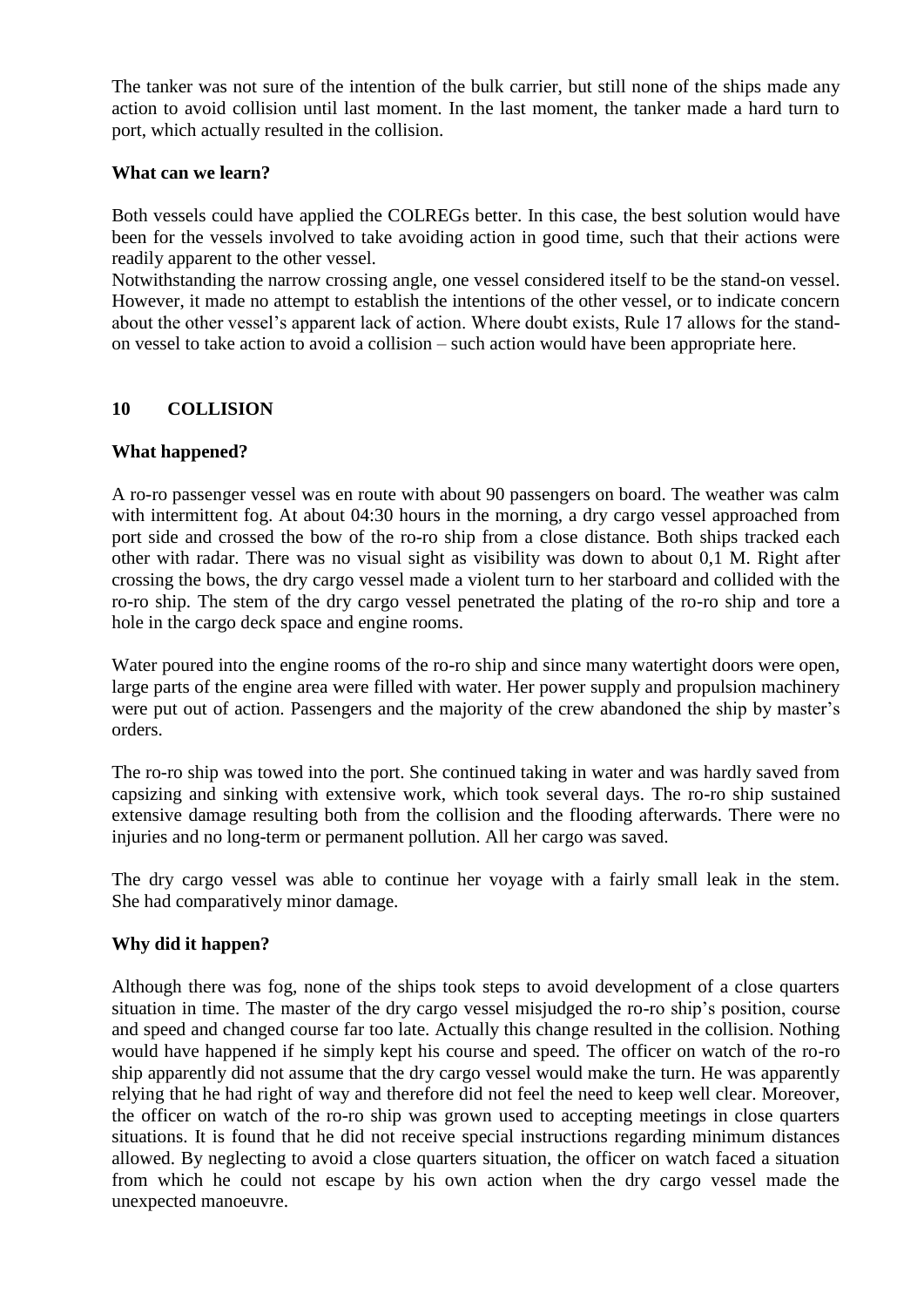The reason that the ro-ro ship became flooded and nearly sunk was because several watertight (WT) doors were open beforehand and were not closed in time after the collision. In this aspect, the shipping company lacked a sufficiently thought-out and implemented safety policy. Electrical systems for closing of WT doors were not watertight and became inoperational during flooding. The crew's skills in closing the watertight doors in a dangerous situation were not sufficiently increased with drills.

### **What can we learn?**

In this case, the master of the dry cargo vessel made a mistake, which resulted in a collision. However, both vessels took insufficient action to avoid a close quarters situation. Remember, Rule 19 applies in restricted visibility and not the rules for vessels in sight of one another. Both vessels therefore had an obligation to avoid the close quarters situation.

Watertight (W/T) subdivision of compartments exist to increase the survivability of a vessel in the event of flooding, however it is caused. W/T integrity should be maintained at all times.

## **11 COLLISION**

### **What happened?**

At late afternoon, an inland motor tanker was proceeding in the main navigational channel with 960 T of sulphuric acid and turning into a secondary channel in a busy port. She was going to proceed further inwards to her discharge port. At the same time, a big container vessel left its berth and she was departing from the secondary channel to enter into the main navigational channel. Visibility was good. Wind was from West 6 to 7 Beauforts.

The two vessels collided in the area where the secondary channel opened into the main channel.

The container carrier suffered only minor damage from the collision. The inland tanker was damaged on her port side. The outer plating in the foreship was deformed, water flooded into the forward port wing tank at the same time, one of her two propulsion units was damaged and became inoperational. However, she remained floating and was able to continue her voyage with only one propulsion unit. She reached her berth and tied up with a slight list to port side. The fire brigade tried to keep the inland tanker floating, but its list to port increased swiftly. About 45 minutes after the collision, the inland tanker capsized and floated keel upwards in the basin. Nearly all the cargo of sulphuric acid was released into the port waters. The rapid dilution of cargo prevented a major environmental pollution. The inland tanker was re-floated after 5 days.

### **Why did it happen?**

Upon the test made right after the accident, the master of the tanker was found to be under the influence of alcohol. The tanker was fully loaded and was very low in the water. The view from the main channel to the secondary channel and vice versa was partly blocked by another berth and cargo/port machinery on the berth. None of the ships were able to see each other in advance until last moment due to this optical barrier. Both ships relied on VHF communications and radar for manoeuvres. Both ships transmitted their compulsory reports to VTS. But when the ships made their reports, there were a number of misunderstandings and reporting mistakes. In some reports the calling vessels" name was not mentioned. In others, it was not clear to whom the message was addressed to. So the ships did not perceive the messages accordingly.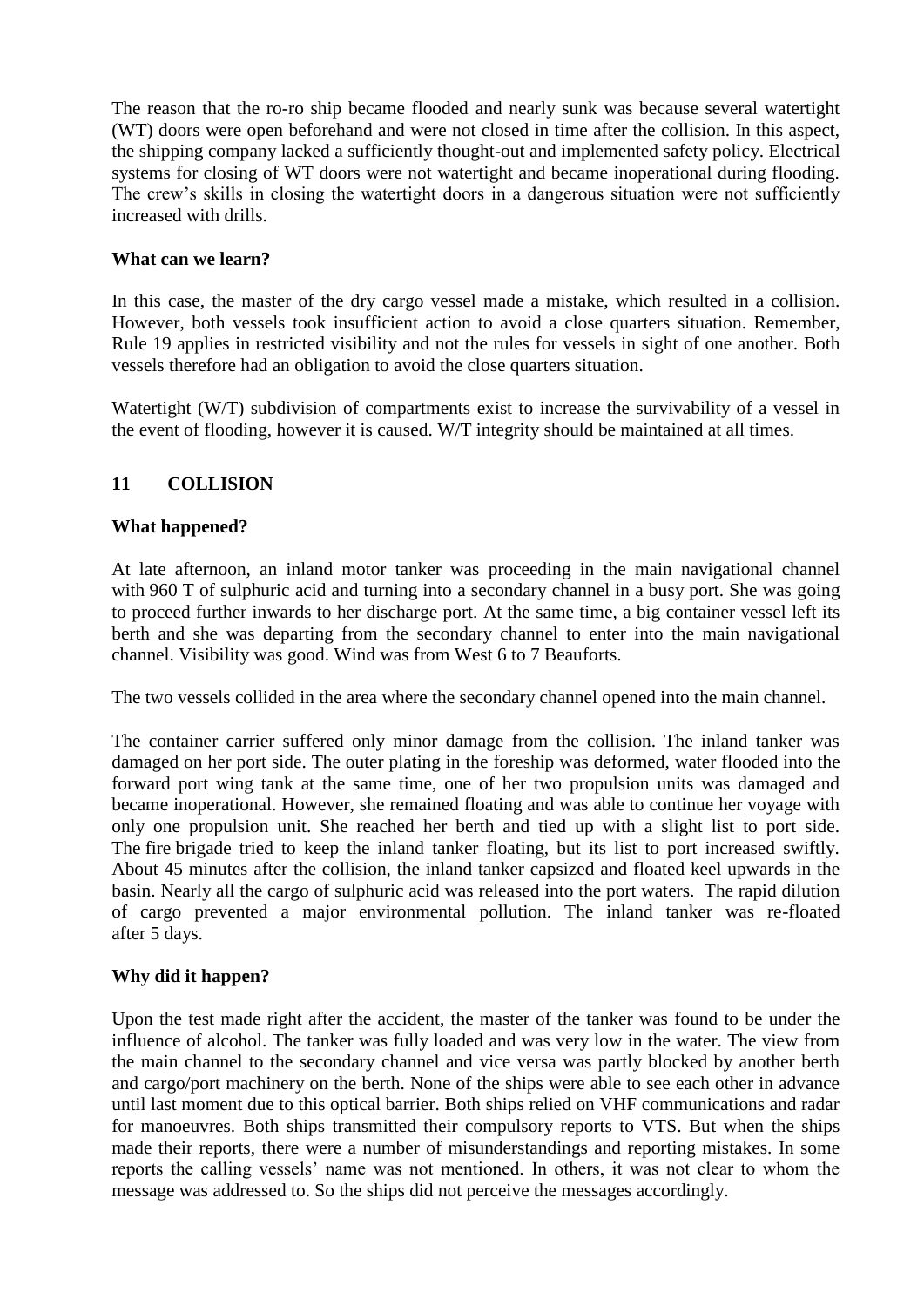The tanker had her radar turned off. She was unable to detect the big ship in advance. Also the container ship did not use radar for evaluation of the situation.

Due to strong winds, the container ship had to increase its speed to 7 knots right after casting off to ensure steerability. As she was a large vessel, the command directed their concentration to other ships, to tightness of channel, to tugboats, etc. (preoccupied with other work).

The tanker did not take its turn into secondary channel in accordance with the applicable rules. Rules stipulate that; manoeuvre for crossing the main navigational channel and subsequent running into the secondary navigation channel must be designed in such a way that the vessel crosses as close as possible at right angles to the direction of main channel and must take a position to enter that allows subsequent entry into the right hand side of the secondary channel. If the tanker planned and executed its entry manoeuvre in this fashion, both vessels would have seen each other well in advance. But the tanker started its turn too early and thus remained hidden from visual contact by the wharf until the last 400 metres. In the last moment, it did not make any collision avoidance action.

After the accident, the tanker did not start the drainage pump to pump the incoming water. (The master refrained from using the pump. The deckhand did not have any knowledge about the pump.)

### **What can we learn?**

- Due regard should be paid to standard collision avoidance procedures. Proper lookout during sailing in dense traffic areas is at superior importance. Every vessel should at all times maintain a proper look-out by sight and hearing (including listening of the radio communications) as well as by all available means appropriate in the prevailing circumstances and conditions so as to make a full appraisal of the situation and of the risk of collision.
- Every vessel should at all times proceed at a safe speed so that she can take proper and effective action to avoid collision and be stopped within a distance appropriate to the prevailing circumstances and conditions.
- Every vessel should use all available means appropriate to the prevailing circumstances and conditions to determine if risk of collision exists. If there is any doubt such risk should be deemed to exist.
- Use of radar facilities on board when visual sight is hampered is an indispensable navigational aid. Proper use should be made of radar equipment if fitted and operational, to obtain early warning of risk of collision and radar plotting or equivalent systematic observation of detected objects.
- Alcohol at the work place endangers not only the person himself, but also all other persons, ships and the environment substantially. Consumption of alcohol on board, although decreasing, continues to be a problem issue. Alcohol may reduce judgment capacity, and may lead persons to act boldly and irresponsible. The master of the tanker did several mistakes in a short time. (He did not report his vessels name, did not apprehend the incoming warnings, did not follow the local traffic regulations regarding turning into secondary channels, did not make room for the much larger vessel, did not make last minute collision avoidance action and after the collision did not utilize the drainage pump on board.)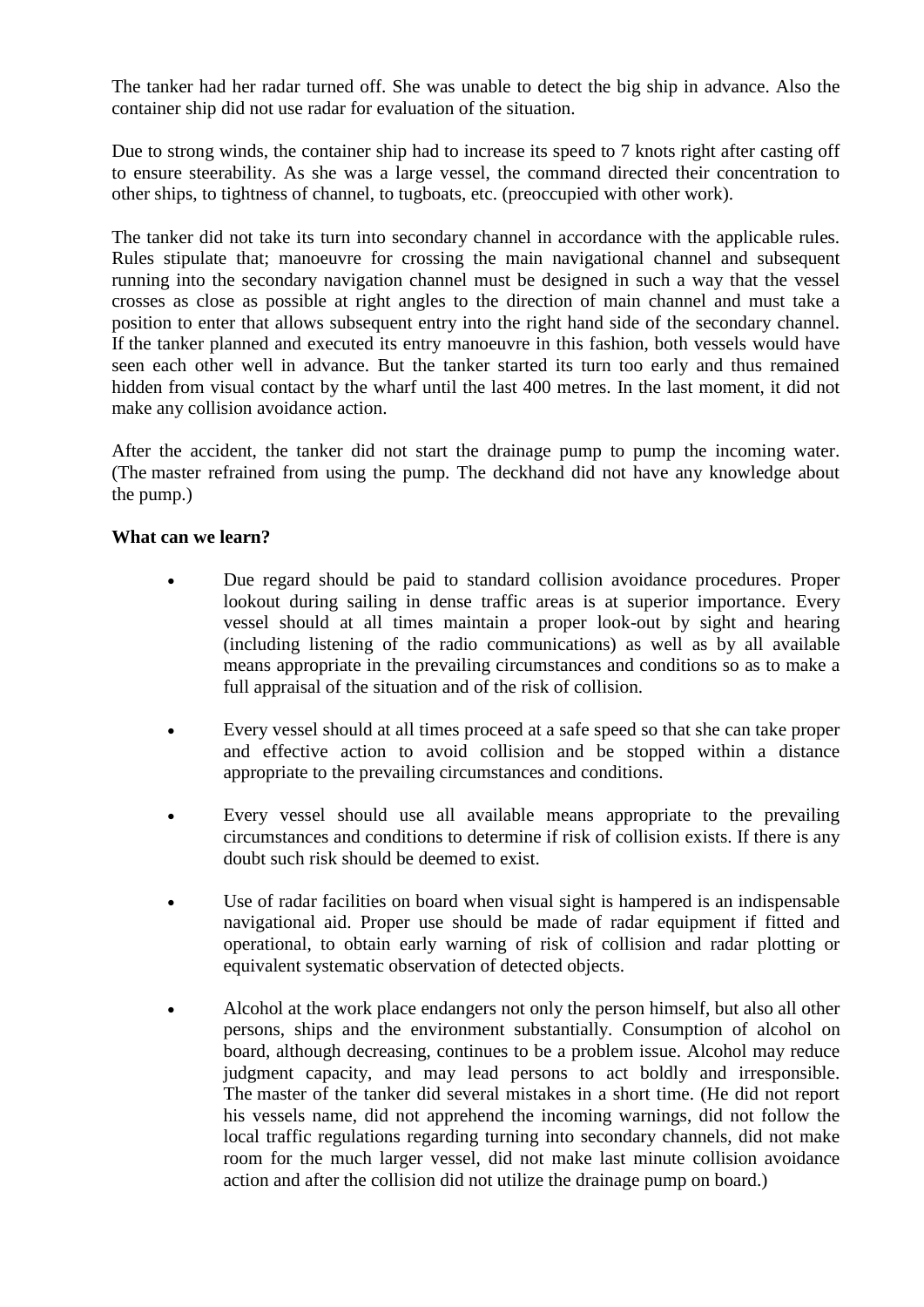- All local traffic navigational rules should be closely adhered to in order to avoid close quarters situations. If it becomes necessary to deviate from the regulations due to traffic situations, VTS/other ships should be informed beforehand.
- Clear individual traffic agreements should be made with other vessels at an early stage and unambiguously.
- Clear and open language should be used for VHF communications. All announcements should include the vessels names.
- VTS advisory services and land based radar advice should be sought for getting navigational information, especially during limited visual coverage when entering/exiting navigational channels.
- All crew members should know the presence and operation of drainage pumps on board. Routine training on safety equipment is a very important safety requirement and should not be put aside even for a small vessel working within the port.

## **12 COLLISION**

### **What happened?**

A tug and tow were steaming on location around awaiting passage through some straits. Another vessel collided with the towed vessel.

### **Why did it happen?**

The approaching vessel was keeping poor lookout, and did not alter course or answer radio calls or acknowledge flashing aldis, etc.

The towing vessel did not take any avoiding action. Increased traffic as ships waited near straits entrance. Ships manoeuvring rather than steaming en route (less predicable).

### **What can we learn?**

Tug and tow needed to be aware of the change in their reactions required by their restricted manoeuvrability. Increased traffic density and reduced predictability as ships "steam around" waiting increases risk of collision. The lookouts task is crucial to avoid accidents.

### **13 COLLISION**

### **What happened?**

The fishing vessel, with the captain alone on the bridge and under the influence of alcohol, left berth for going out with the tide after receiving traffic information and clearance from the VTS. The visibility was restricted. Instead of turning starboard and follow the north, starboard, side of the main channel, she crossed the channel while passing very close (15 m) in front of an inbound ship. After crossing the bow of the other ship, there was not room enough to turn, so she collided with the jetty on the opposite side of the channel, viewed from her on berth.

During that time, both of the two VTS operators were distracted by other duties and did not notice the deviation and up-coming dangerous situation until it was too late.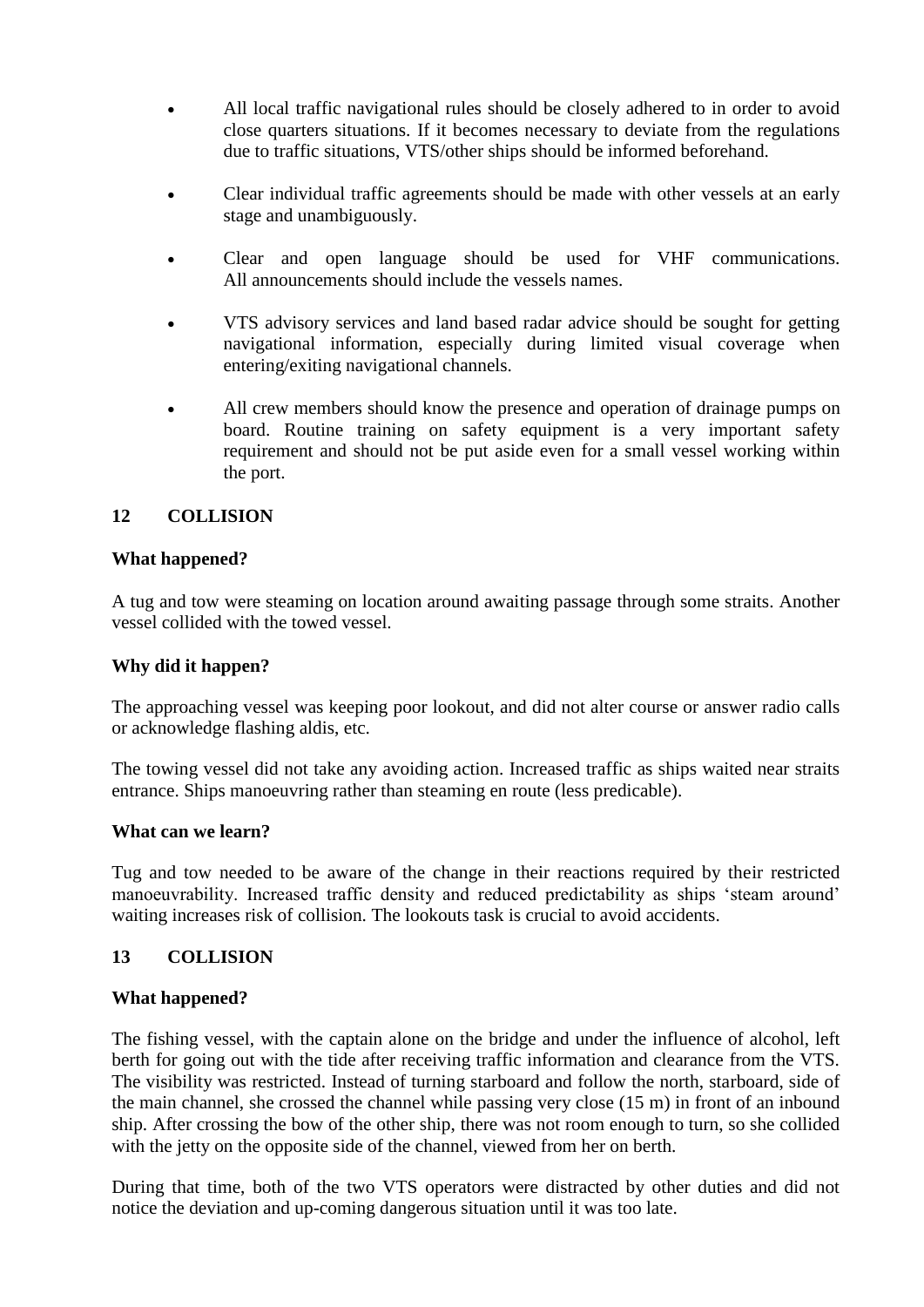After the collision, the fishing vessel headed to the north side of the channel and shortly after, passed slowly a tanker with a distance of 9 m. The fishing vessel was later escorted back to the berth.

The VTS did not follow own procedures regarding informing other traffic via VHF about the vessel.

There was some minor damage on the vessel"s bow and on the jetty.

### **Why did it happen?**

- The captain was under the influence of alcohol.
- The visibility was restricted.
- There was no lookout on the vessel.
- The captain did not use the radars, though they were switched on.
- The captain neither had a passage plan nor a proper chart available.
- The VTS operators were distracted by other duties and did not survey the radar screens.

#### **What can we learn?**

Legislations and procedures should be followed even in known waters, especially when visibility is restricted. Lookout and navigational aids should be in place and used efficiently.

### **14 COLLISION**

### **What happened?**

A stern trawler, which had been fishing in a traffic separation scheme, was heaving in its trawl while proceeding at about two knots to other fishing grounds. Visibility had been reduced because of fog. A container ship was heading in relatively the same general direction as the stern trawler, but at a speed of 16 knots. The container ship struck the after end and starboard side of the trawler.

### **Why did it happen?**

The trawler"s radar reflectors were not deployed on the trawler when visibility was reduced. The officer of the watch on board the container ship was inexperienced. No lookout was posted and the speed of the containership was not reduced while in restricted visibility.

### **What can we learn?**

The composition of the watch should include experienced personnel when proceeding in difficult areas of navigation.

Collision avoidance practices should include a greater use of the radar and ARPA, in combination with the use of helm and the main engine.

Closely monitor vessel traffic in the vicinity to enable the early identification of developing collision situations.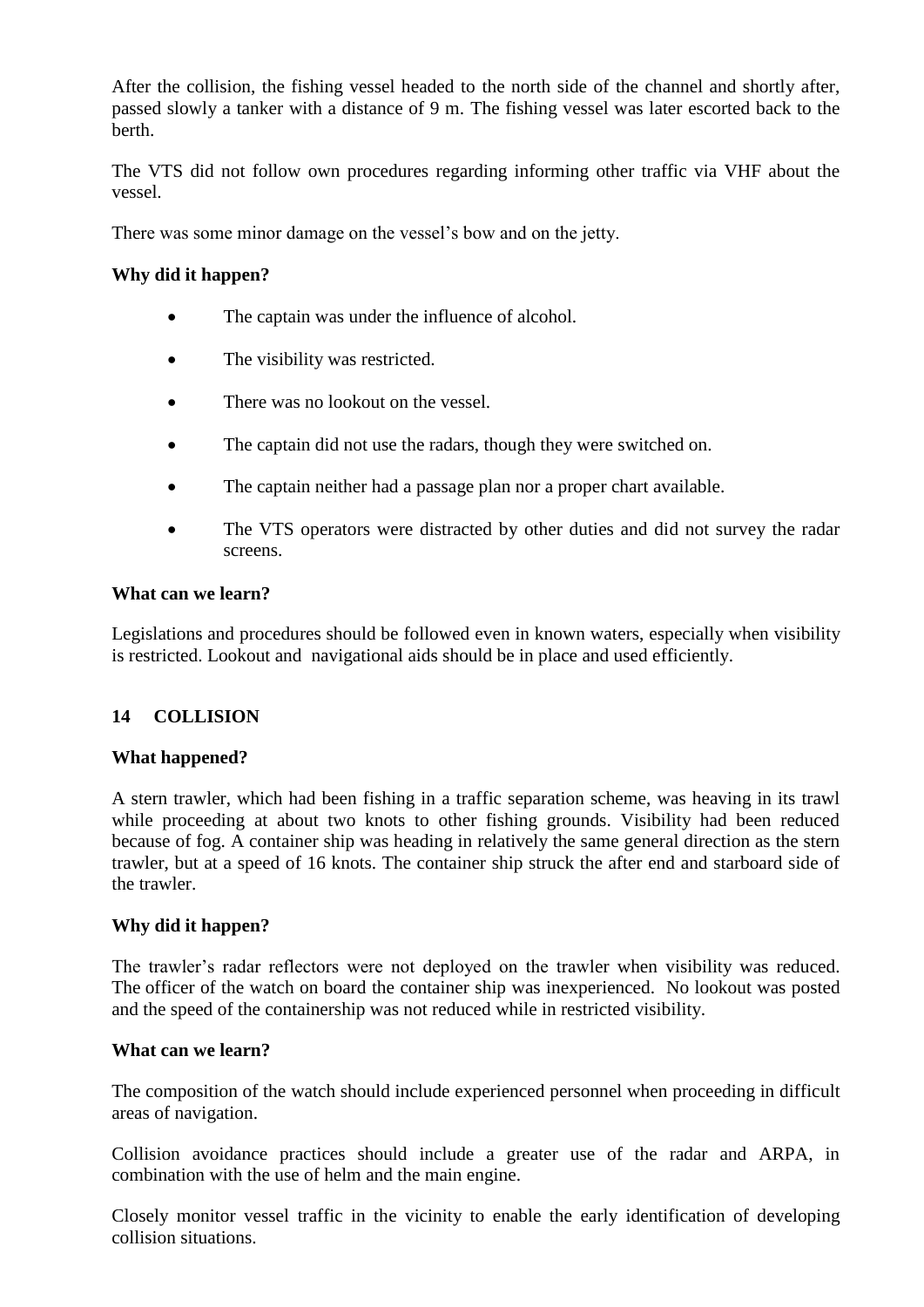### **15 CAPSIZE**

### **What happened?**

The 23.78 m steel hulled beam trawler caught her port trawl gear on a fastener (seabed obstruction) while fishing. During the ensuing attempts to free the gear from the fastener, the vessel listed to port rapidly and capsized. There was only one survivor of the four crewmembers on board.

### **Why did it happen?**

After the vessel became fast, the starboard trawl gear was hauled first to the surface, and the derrick was raised and the net and beam brought clear of the water. The port gear, with its derrick in the normal horizontal towing position, was hauled until the warp was tight, causing the vessel to list to port.

### **What can we learn?**

It was contrary to good practice to have left the starboard derrick topped while exerting force to free the port gear.

The vessel complied with all the required minimum stability and freeboard requirements for a vessel of her size and type. However, in common with all beam trawlers, she was still vulnerable to capsize under certain conditions.

Captains of beam trawlers fitted with the winch emergency release systems have shown a lack of understanding of its design and operation.

Some of the lessons from previous accidents have not been learned. In addition the crew of the vessel were not wearing life jackets while carrying out the hazardous operation to free the port trawl gear from a seabed obstruction.

## **16 CAPSIZE**

### **What happened?**

A trawler came fast while trawling in the vicinity of seabed pipelines. The aft net drum space immediately began to flood through the port transom door, which had been inadvertently left open from the previous voyage. A port list quickly developed, which worsened as more water poured in through the transom door. The crew abandoned into the life raft, around 15 minutes after first coming fast. Shortly afterwards, the vessel capsized, and sank by the stern. Not all of the crew members had been able to put on their lifejackets. A nearby fishing vessel had responded to the earlier "Mayday" issued by the vessel, and safely recovered the crew.

### **Why did it happen?**

The port transom door leading into the net drum space had been left open while the vessel was trawling before the wind and sea.

### **What can we learn?**

The vessel was knowingly trawling in the area of seabed pipelines. It is likely that her net snagged on large boulder clay mounds by a pipeline trench.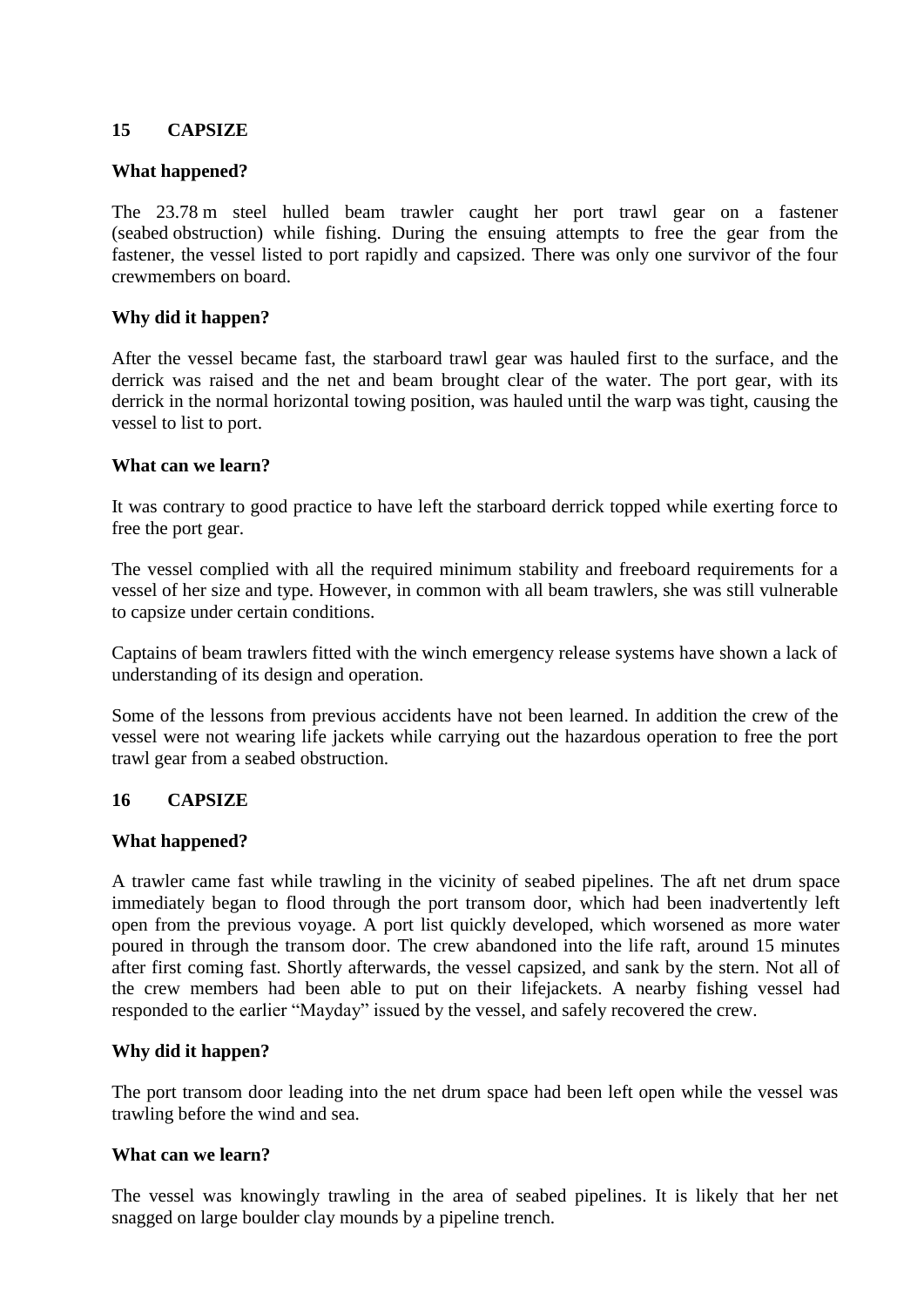The vessel's freeboard was lower than when originally designed due to the fitting of additional ballast.

# **17 CAPSIZE**

## **What happened?**

The snagging occurred during the trawl while the small fishing vessel was stern to the moderate wind and rough sea. Engine power was used to try to free the vessel, but wave broke over the stern and swamped the working deck. The floodwater was trapped within the vessel"s shelter and did not have time to clear through her freeing ports. Shortly after, the vessel capsized. The two survivors boarded the life raft and then rescued.

## **Why did it happen?**

The vessel had not been appropriately surveyed by an authorized agency. As a result, inadequate freeboard due to carrying too heavy fittings and equipment and the area of freeing ports were left without giving appropriate measures.

### **What can we learn?**

The skipper operating a small fishing vessel of stern trawler should recognize that:

- in view of the vessel"s limited freeboard and the fact that she was stern-to the wind and waves, he should move head to sea and/or wait until slack water;
- a local inshore maritime weather forecast should be obtained instead of a TV weather broadcast;
- if an EPIRB was fitted, the time of rescue could have been shorter;
- self-inflating lifejackets should be worn all time when working on the open deck;
- the benefit of carrying a life raft rigged with a Hydrostatic Release Unit.

### **18 CAPSIZE**

### **What happened?**

While attempting to retrieve the trawl net which contained a heavy weight in the cod end, the small trawler capsized and sank. As the vessel capsized, the crew members launched the life raft, without having time to transmit a distress or don life jackets. Fortunately, the vessel's EPIRB floated free and started to transmit. The crew was rescued by a passing container ship.

### **Why did it happen?**

A heavy weight in the net which the vessel was hauling over the top of a high gantry created a capsizing lever on her and the vessel carried a lot of top weight which was instrumental in jeopardizing her stability.

### **What can we learn?**

 It must be recognized that there is only a certain amount of top weight that can be added to a vessel before she becomes unstable.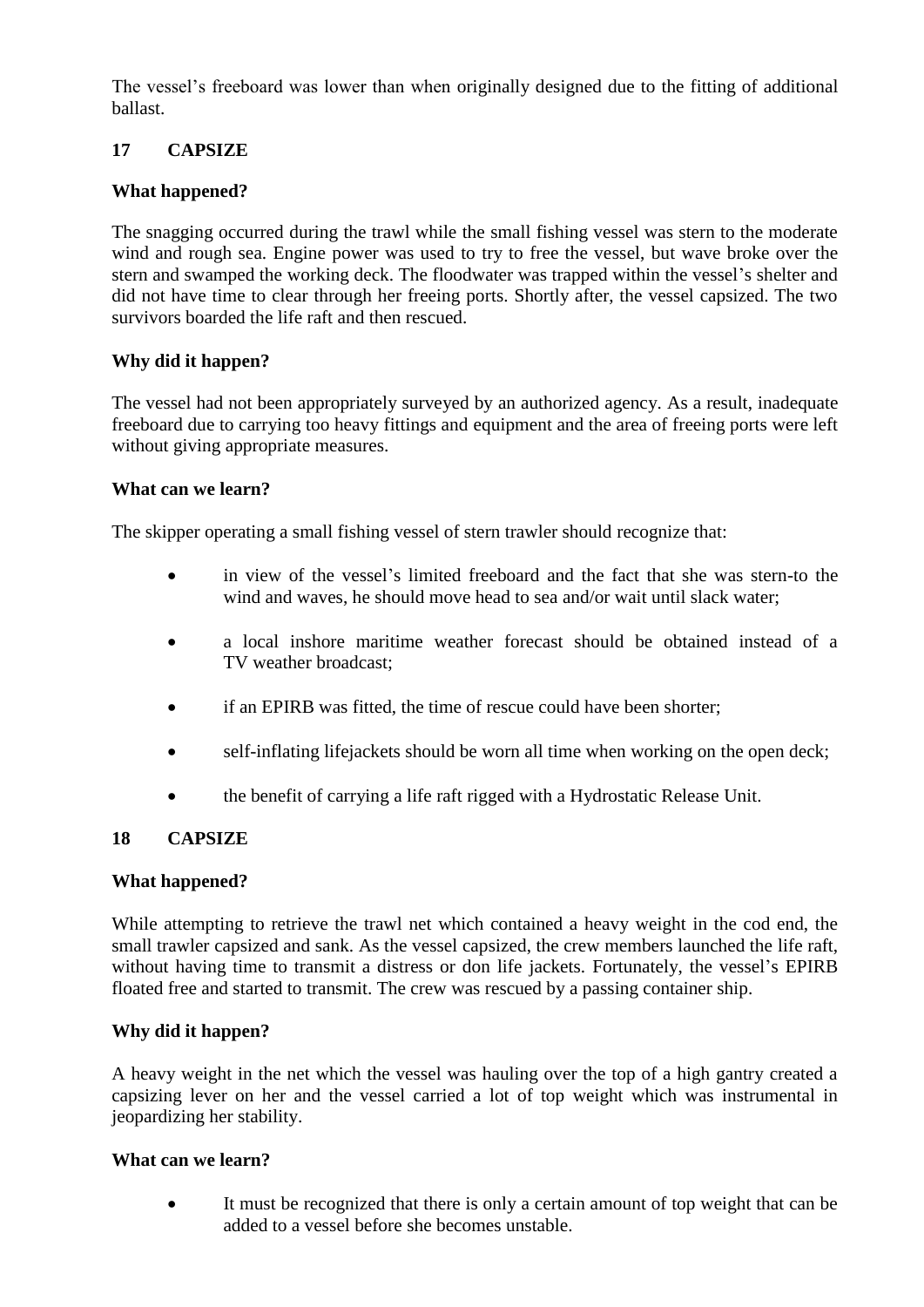- If appropriate daily working life jackets were not worn but were stowed in accommodation, the crew"s chances of survival would be limited.
- The life raft and EPIRB carried by the vessel undoubtedly saves the crew"s lives.

## **19 CAPSIZE**

### **What happened?**

When the vessel, which had been converted from a dive boat to a dragger including the installation of an A-frame and a cable winch, was under way, one of the drags was deployed over the stern and the cable run out on the winch. The fishing gear became caught on the seabed, the vessel capsized and sunk. No distress call was transmitted. Several days later, the one deceased crew member and two guests were discovered. The operator is still missing.

## **Why did it happen?**

The transverse stability of the small vessel, which is not required to be assessed, was adversely affected due to the added weight from modification and the inherent low free board permitted water to be shipped and retained on deck.

### **What can we learn?**

- Although there is no requirement to equip an EPIRB on the small vessel, the captain should recognize the benefit to equip it in order to increase the chances of survival when the vessel do not have enough time to send a distress message.
- Although there is no requirement to equip a life raft equipped with deep chock or a hydrostatic release unit, the captain should recognize the benefit to equip it in order to increase the chances of survival when there is little time for the crew to manually deploy a life raft.

## **20 HOT OIL SPRAY FROM FILTER COVER JOINT**

## **What happened?**

Hot heavy fuel oil leaked from a cover joint on a filter provided for emergency diesel oil. The escaping oil impinged on a running auxiliary engine, its turbocharger and exhaust line. The fixed  $CO<sub>2</sub>$  system had to be used to extinguish the fire.

## **Why did it happen?**

The low pressure emergency diesel supply line was not designed to be exposed to high pressure, high temperature fuel oil. Valves intended to isolate the emergency diesel system from the hot heavy oil system were intended to be non-return valves. However, the valves fitted were not non-return valves, one of them was left open and subsequently exposed the diesel filter to the hot oil. A valve fitted upstream of the emergency diesel oil filter was closed at the time of the incident. This fortunately protected the remainder of the emergency diesel system from exposure to the high pressure heavy fuel oil.

Insulation and/or spray deflectors fitted to hot surfaces were not sufficient to prevent the hot fuel spray to ignite.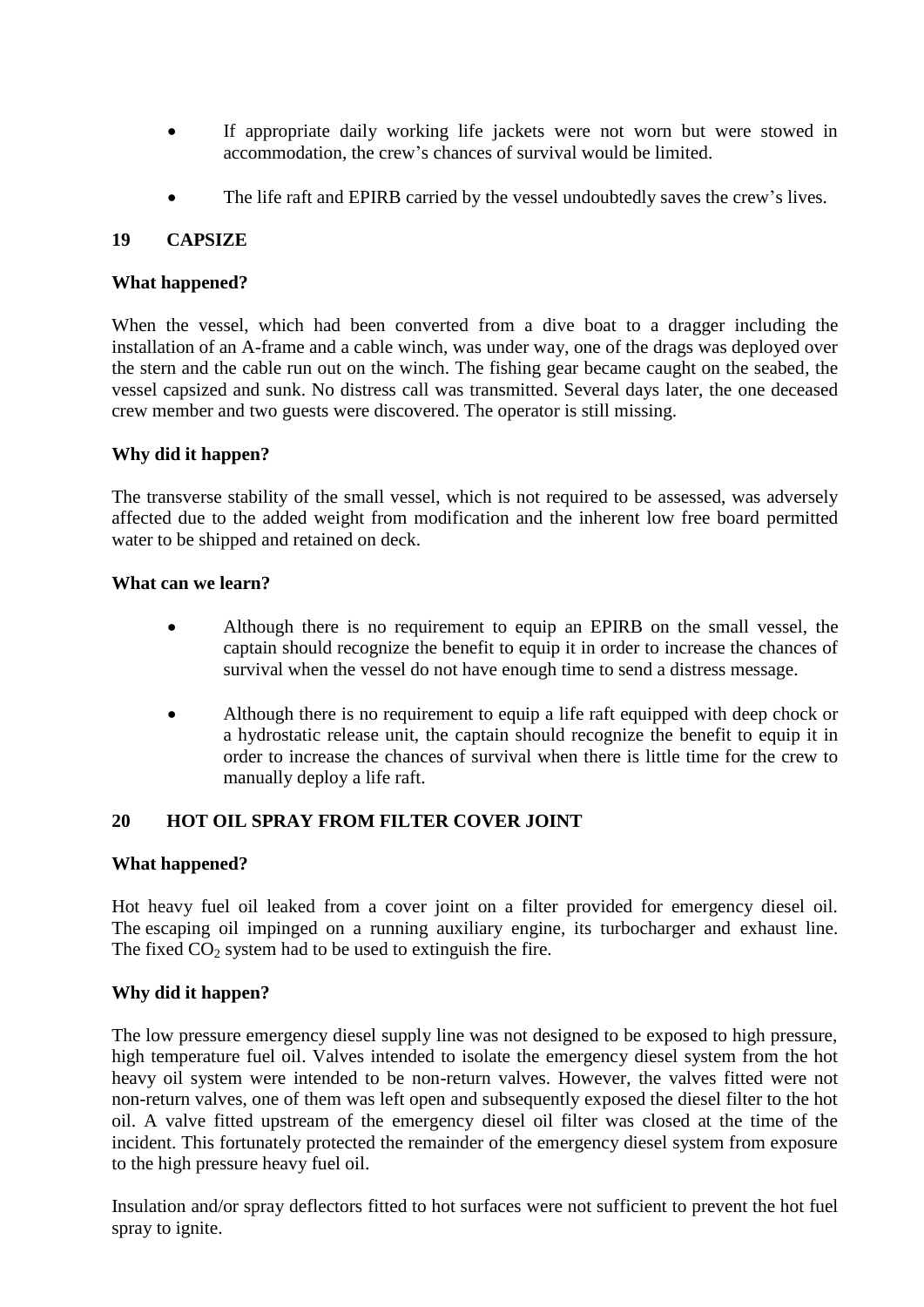- Clear Work Instructions, in the form of simple schematic diagrams, should be provided which clearly indicate how manually operated valves should be set during normal and emergency operation. These should refer to identifying labels or markings on the valves.
- Care should be taken that all heat shields, insulation and spray deflectors work as expected.
- During operation, when connecting piping systems with different operating pressures, it should basically be ensured by appropriate valve positions that no closed pipe section results in which the pressure can rise uncontrollably above the structurally designed operating pressure due to an operating fault or leaking valve seat and the valve positions for pipe sections to be kept open should be secured and labelled so that changes can be clearly recognized.

## **21 DIESEL FUEL SPRAYS ONTO UNPROTECTED EXHAUST AND IGNITES**

### **What happened?**

The fire occurred as a result of fuel oil escaping from a faulty pressure gauge pipe and spraying onto an unprotected engine exhaust. Approximately 10 minutes after the fire started, it had become so intense that a decision was made to flood the engine room with  $CO<sub>2</sub>$  from the fixed fire smothering system.

### **Why did it happen?**

The fuel oil pressure gauge pipe, attached to the compression fitting on one bank of one engine was made of copper and had fractured (all gauge connections originally provided by the engine manufacturer were of steel but the copper pipe which fractured had been fitted as a replacement);

- the high-pressure fuel pipes were jacketed, whereas the low-pressure fuel rail was not;
- the thermal heat shields, which should have been arranged on top of the exhaust manifold of the main engine, were missing;
- the exhaust pipes were inadequately lagged.

The compression fitting that connected the failed gauge tubing to the fuel rail had developed a leak two days before the occurrence and was repaired by tightening the compression nut a little further.

A ring around the outer diameter of the tube suggested that it had been partially cut, perhaps during the installation or tightening process.

Engine-generated vibrations caused the copper tube to work-harden and extend the partial cut in the now brittle tube wall in way of the compression ferrule, which was already biting into the outer surface of the tube and producing an area of high stress. This cut allowed some fuel to leak, and the engine room staff, under the mistaken impression that the leakage of fuel was from a loose connection, tightened the compression nut further, driving the ferrule deeper into the wall of the tube.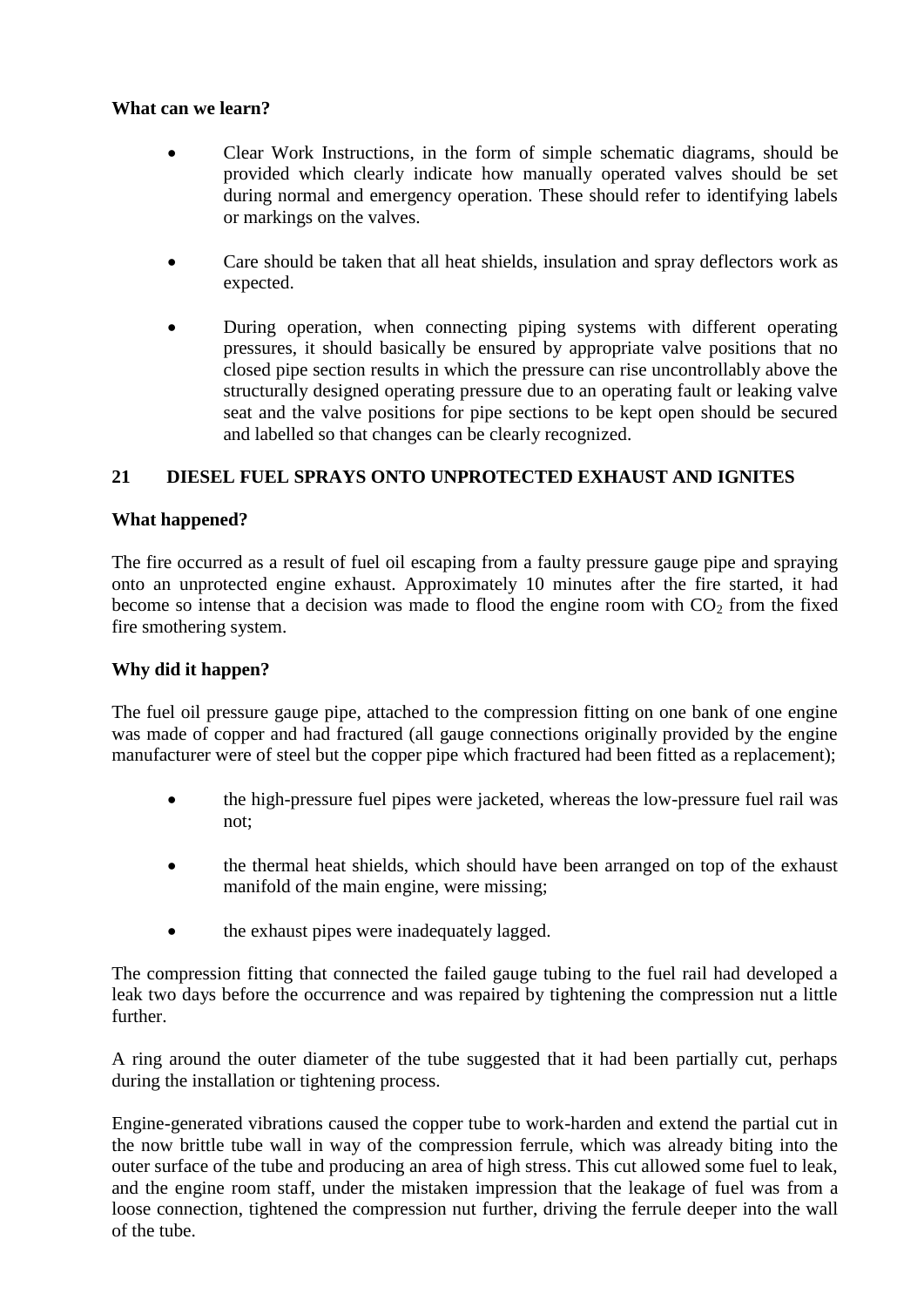When repairing critical piping systems care should be taken to use appropriate and approved material and/or components.

When insulation material or spray shields are removed for maintenance, care should be taken to replace them correctly before re-entering service.

## **22 MATERIAL BURNS AS A RESULT OF WELDING SPARKS**

### **What happened?**

A fitter was making a weld repair to a save-all which was an integral part of the deck head of the engine room workshop located immediately below. Sparks from the welding set alight electrical cabling stored in the workshop. This produced so much dense black smoke that it was impossible to approach the fire to extinguish it with portable extinguishers. The fire was subsequently extinguished using the fixed  $CO<sub>2</sub>$  system. After the main generators were shut down, prior to  $CO<sub>2</sub>$  release, it was not possible to start the vessels emergency fire pump to assist in fighting the fire because the emergency fire pump space had also filled with smoke. This was because it was located in a space directly below, and accessed from, the steering gear room and the watertight door in the steering gear room/engine room bulkhead was left open.

### **Why did it happen?**

It appears that molten metal from the welding process fell into the workshop, landing on coiled electrical cables, causing them to ignite.

Although a hot work permit had been issued and an oiler had been designated to keep a fire watch in the workshop, he was temporarily absent – attending to a problem with a ballast pump. He did not inform the fitter carrying out the welding repair that he had left the workshop.

### **What can we learn?**

Instructions contained in work permits should be clear, and unambiguous. Hot-work permits should ensure that all adjacent spaces are monitored during hot work.

When personnel are assigned for fire-watching duties, their responsibilities while undertaking such duties should be clearly defined. The oiler was simply told to standby in the workshop and look out for fire. He was not told that he must remain in the workshop until the hot-work was completed.

Even with a firewatch in place, it is prudent to require all combustible materials to be removed from the immediate vicinity of any repair requiring hot work.

Isolating doors between engine rooms and any space containing an emergency fire pump or its source of power should be kept closed at all times.

Ships' crews should close all means of ventilation before releasing  $CO<sub>2</sub>$ .

In connection with the steering gear door left open, when engine room personnel were re-activating machinery, a pocket of  $CO<sub>2</sub>$  was discovered in the low-lying emergency fire pump space several hours after the fire was extinguished. This was immediately reported to the chief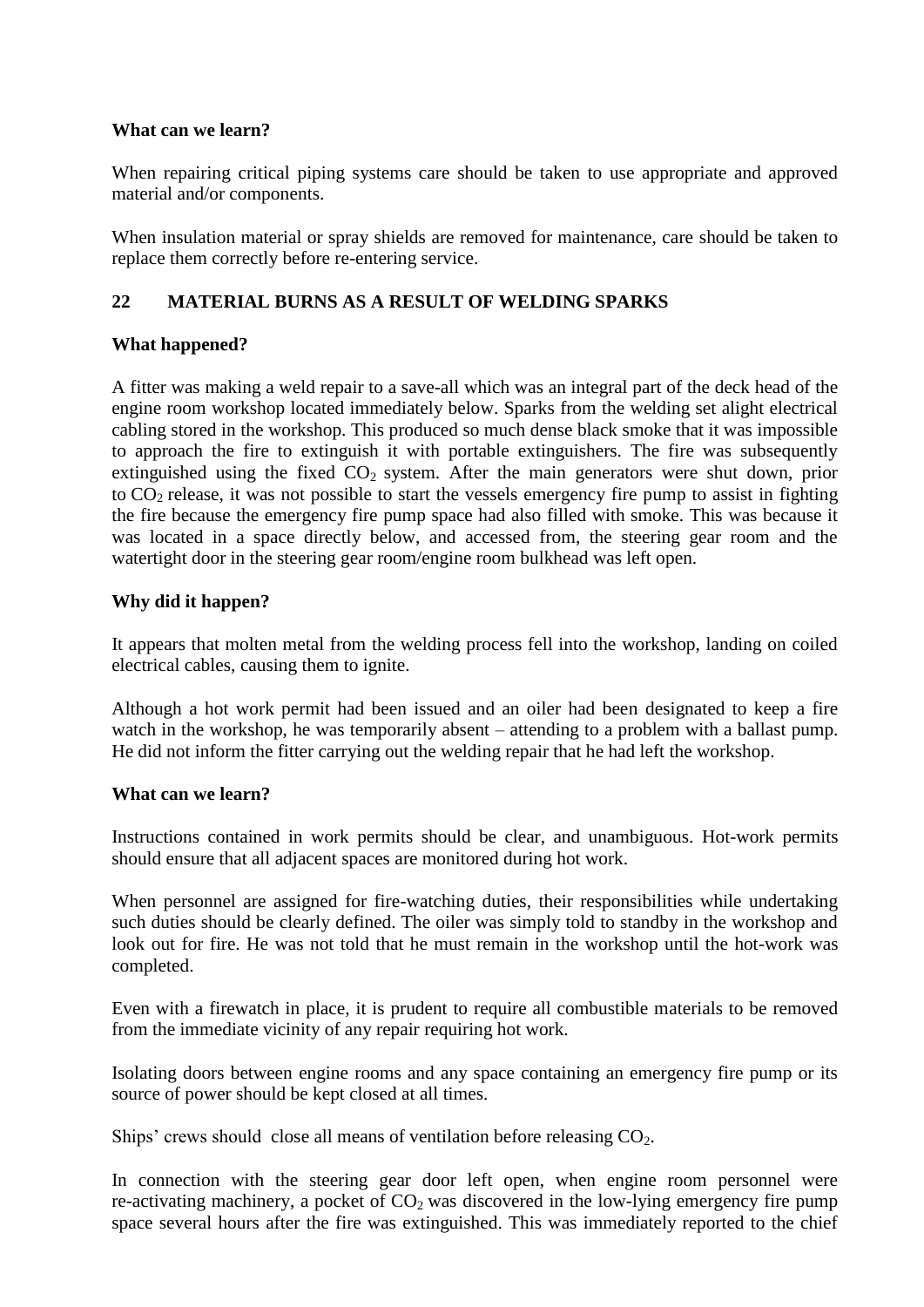engineer and the area was cordoned off and ventilated using a portable fan. This emphasizes the importance of carrying out oxygen checks on all spaces which may have been exposed to  $CO<sub>2</sub>$  before any entry of unprotected personnel is permitted.

### **23 BULK CHEMICAL CARGOES – EXPLOSION DURING TANK CLEANING**

### **What happened?**

While in the process of tank cleaning, using the vessel's fixed rotary cleaning equipment, a low pressure explosion occurred in tank 1CS which had previously carried paraffinic solvent. This was followed by another explosion in the adjacent tank 1CP which was fully loaded with ethanol. The deck was fractured in several places and the escaping ethanol caught fire, the fire spreading all the way aft to the deck house. The crew extinguished the fire by using the vessel"s foam monitors, and managed to bring the vessel to a nearby roadstead. One able seaman and the Bos'n were badly burned and subsequently died. Had the tanks been correctly inerted the explosion could not have occurred.

### **Why did it happen?**

Rotary tank-washing machines were being used with fresh water and detergent to wash tanks which had contained paraffinic solvent which was subsequently found to have a flash point of minus  $40^{\circ}$ C. The wash water was being recirculated, contrary to the advice given in the ICS Tanker Safety Guide (Chemicals) and ISGOTT. Although it is not certain, it is highly possible that static electricity was generated by this process.

Although the vessel was fitted with oil burning inert gas generator the cargo tanks were not inerted at the time of the casualty. At the maritime inquiry, the chief mate stated that the inert gas system on board (which was based on oil combustion) was unacceptable to the charterers because of too low purity. However no explanation was given as to why nitrogen was not used for inerting or why, in the absence of an inerting medium the cargo was not rejected.

### **What can we learn?**

It is important that the master is provided with data sheets which include all necessary – and correct - information for the safe handling, storage and treatment of the cargo to be carried.

Proven cleaning procedures should be strictly adhered to; uninformed deviations may lead to unforeseen and tragic consequences (ref. ICS Tanker Safety Guide (Chemicals) and ISGOTT).

The cleaning of tanks should be treated by the ship"s safety management and quality assurance system as a critical work operation. Where necessary instructions should provide for the use of inert gas; where such information is provided, allowance should be made for gas generating equipment permanently fitted on board or alternatively, the provision of appropriate and sufficient bottled gas.

When masters are presented with cargoes which require specific conditions of carriage which are not available – e.g., inerting with gas of a specified purity – such cargoes should be refused

Although not considered by the investigators as directly contributing to the cause of this incident, rest periods required by the STCW code should be met (or exceeded).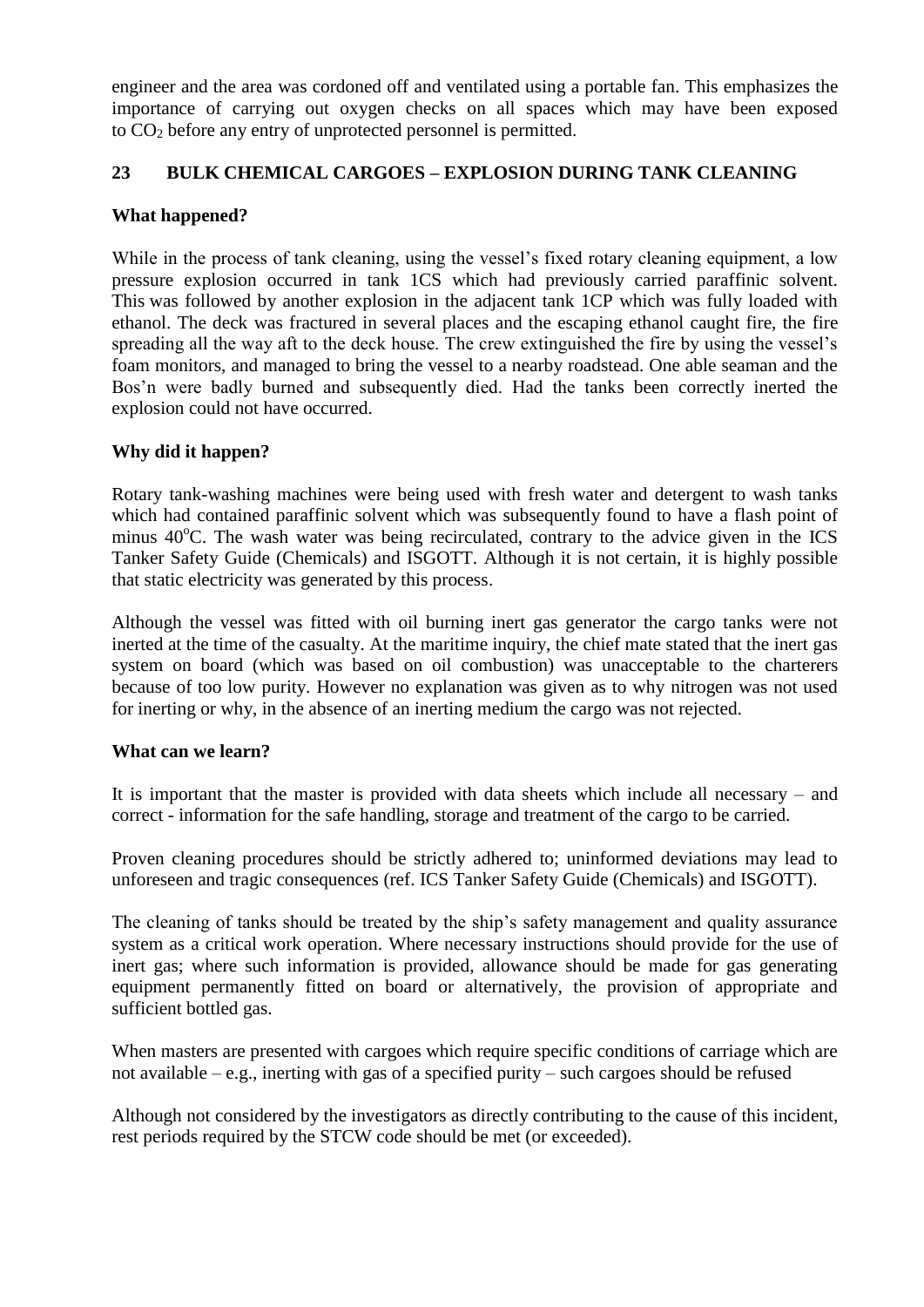# **24 PORTABLE BULKHEAD COLLAPSE**

### **What happened?**

Two crew members were in the process of raising a portable bulkhead off its supports, using two separate, portable, hand powered jacks. One jack was operated by each crew member. At one point in time, the bulkhead began to topple, rotating about its lower securing pins and its top edge moving aft. The bulkhead continued to fall aft, generally rotating about the lower securing pins until they became disengaged and the bulkhead fell to the tanktop inside the hold. One of the crew members was fatally crushed between the fallen bulkhead and the tanktop.

### **Why did it happen?**

The crew members were not using the correct lifting equipment as specified by the manufacturer of the portable bulkhead.

Since the lifting of the bulkhead was being done using two hydraulic jacks, it is possible that the lifting was asymmetrical, resulting in the upper securing pins retracting completely from the hold side.

It was a practice on board to operate the portable bulkhead without any reference to the manufacturer's operating and maintenance instructions. These were not found on board nor referenced in the vessel"s ISM manuals.

The safety risk involved in the lowering and lifting of the portable bulkhead was not appreciated by crew members and shore personnel alike.

Crew members operated the portable bulkhead without receiving adequate training and no supervision.

### **What can we learn?**

It is important for crew members to ensure that they receive the necessary training before operating any type of equipment fitted on board. Safety committee members on board should also ensure that together with shore based personnel, they conduct risk assessments prior to operating equipment on board. Lack of training should of course be taken into consideration during the risk assessment.

## **25 WATERTIGHT DOOR FATALITY**

### **What happened?**

Two cases have been reported where crew members have been found caught in a watertight door (WT) by co-workers. In one case the seaman was killed while in the other case the seaman suffered severe injuries. In both cases the accidents happened during maintenance work in the engine rooms.

### **Why did it happen?**

• The WT doors were not operated in accordance with manufacturer specifications for minimum closing time. Time from fully opened to fully closed was 7 seconds in one of the accidents, while it was 10 to 13 seconds in the other. The required time is minimum 20 seconds.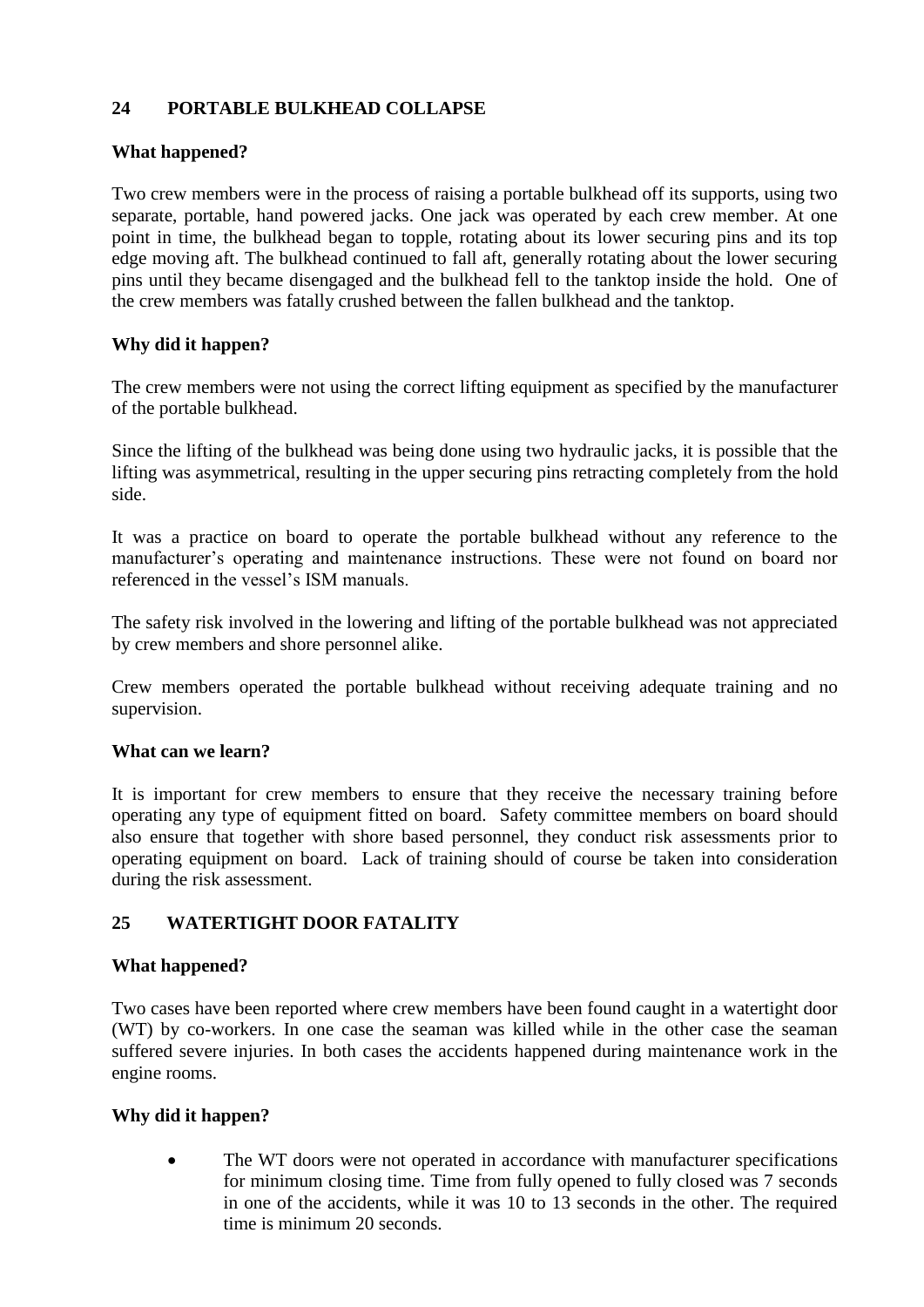- It has been noted from the industry that in some cases crew members do not fully open the WT doors before attempting to pass through the opening.
- In one of the cases the location of the local operating levers for the "accident" door was not optimal. The distance from the edge of the door to one of the levers was 51 cm which required the operator to have a reach of 64 cm to operate the door.

Personnel should be fully trained in the operation of WT doors. Shortcuts like entering through the door without opening it completely should be avoided. Refresher training in operation of WT doors should be evaluated and implemented.

Checking and adjustment of watertight doors opening and closing time should be included in the ship maintenance program.

Operation levers should be mounted to ensure an optimal operation for the crew. It should be possible to reach both levers when passing through the doors. To avoid mal operations, levers should be standardized as much as possible in accordance with ergonomic principles.

## **26 CRANE ACCIDENT – FATALITY**

### **What happened?**

A ship was loading a cargo of steel products using the ship"s cranes. While lifting some coils of steel, the topping lift wire on one of the ship"s crane failed, the crane"s jib then fell and struck the cargo hook block. The bolts securing the crane"s turret to its pedestal then failed and the crane toppled trapping and fatally injuring the crane operator who was in the cabin.

## **Why did it happen?**

- The topping lift wire was in a poor condition and had not been replaced or adequately maintained since the vessel started service.
- Many of the bolts securing the crane's turret to the pedestal were found to be broken, missing or incorrectly tensioned.
- The vessel did not have the equipment recommended by the manufacturer to correctly tension the crane"s pedestal bolts.

### **What can we learn?**

Crane wires should be carefully maintained in accordance with the manufacturer"s recommendations. Topping lift wires should be subject to the same maintenance as the crane"s cargo runner wires. Manufacturer"s recommendations should be followed with respect to the maintenance of crane pedestal bolts and each ship should have the equipment necessary to perform this maintenance.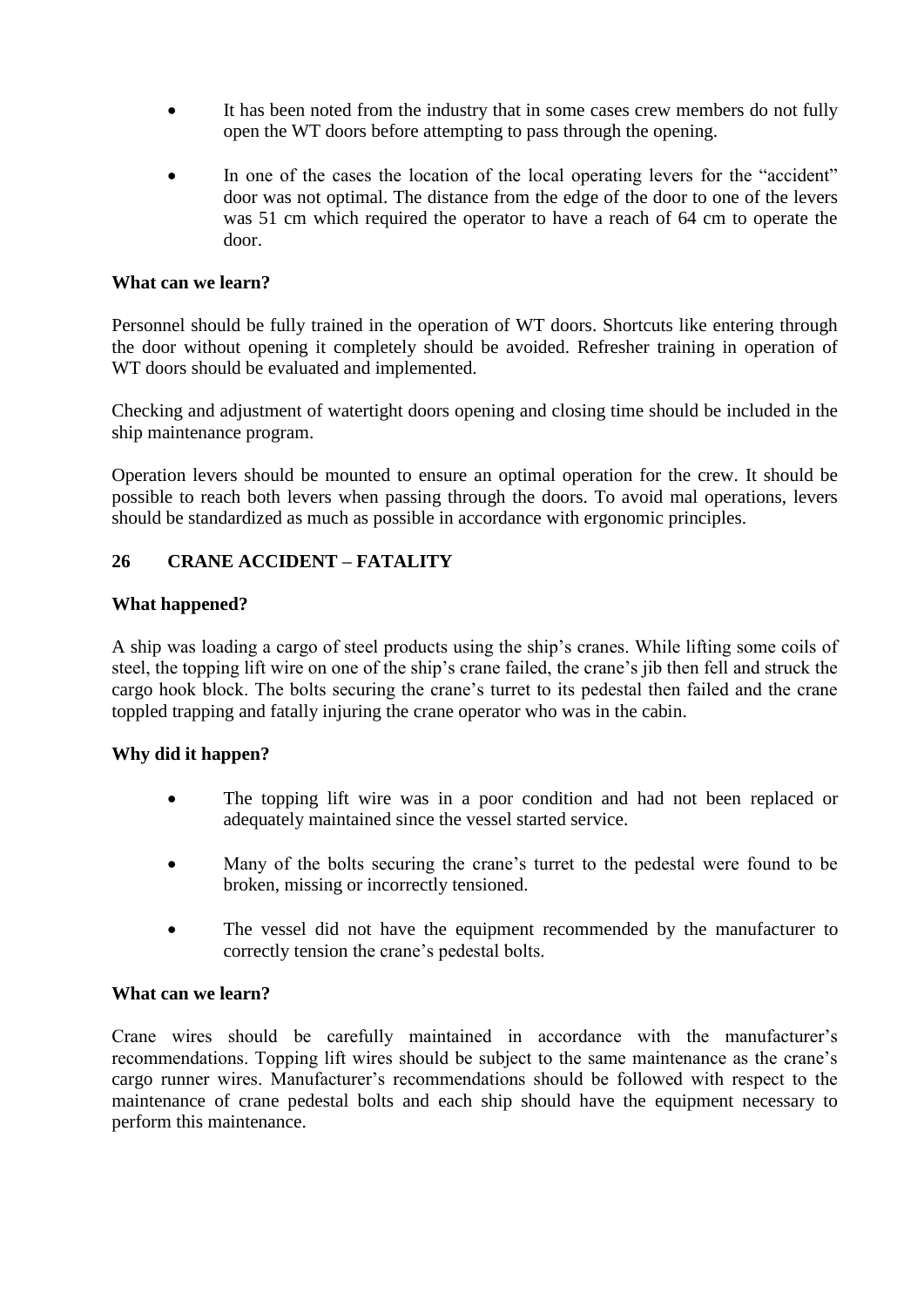## **27 FALL FROM HEIGHT**

### **What happened?**

During work on deck, a crew member fell from a height of approximately 7 m from the hatch cover onto the pier. The seaman had been in a lashing passage on hatch 2. Here the hatch cover extends up to the outer side of the vessel.

### **Why did it happen?**

There were no structural measures to prevent falling overboard at this place. The seaman was not wearing any personal fall protection equipment.

### **What can we learn?**

All ship operators, the crews and the safety officers should observe the safety at work requirements against falling resulting from the Accident Prevention Regulations and check observance of these on board their vessels. Above all, permanent safeguards should be fitted at dangerous points. Mobile safeguards or protective equipment against falling are always the poorer means.

It is recommended that the ship operators of similar type ships should consider equipping their vessels with permanently installed ladders at both sides of the lashing passages where needed. This would prevent dangerous climbing onto and descending from the hatch and incorrect use of mobile ladders for leaning.

The ship operators, crews and safety officers should pay greater attention to the technical condition of the mobile ladders on board during their checks. Missing parts should be replaced expertly; heavily corroded ladders should be removed.

## **28 FALL FROM HEIGHT**

### **What happened?**

The seaman started work on a catwalk outside the port bridge wing. After a while he fell approximately 24 metres onto the wharf below. He died as a result of the injuries sustained from the fall. He was an experienced seaman who had been inducted in the ship"s safety management system and had done this task many times.

## **Why did it happen?**

The harness was not properly attached to the grab rail when the seaman probably lost his footing and fell. The contributing factors to the incident include an inadequate safety harness, the design of the catwalk, an inadequate workplace risk assessment and procedures.

### **What can we learn?**

Shipowners, operators and masters should ensure that safety harnesses and lanyards used by personnel when working aloft are appropriate for the purpose considering all aspects of the tasks to be performed.